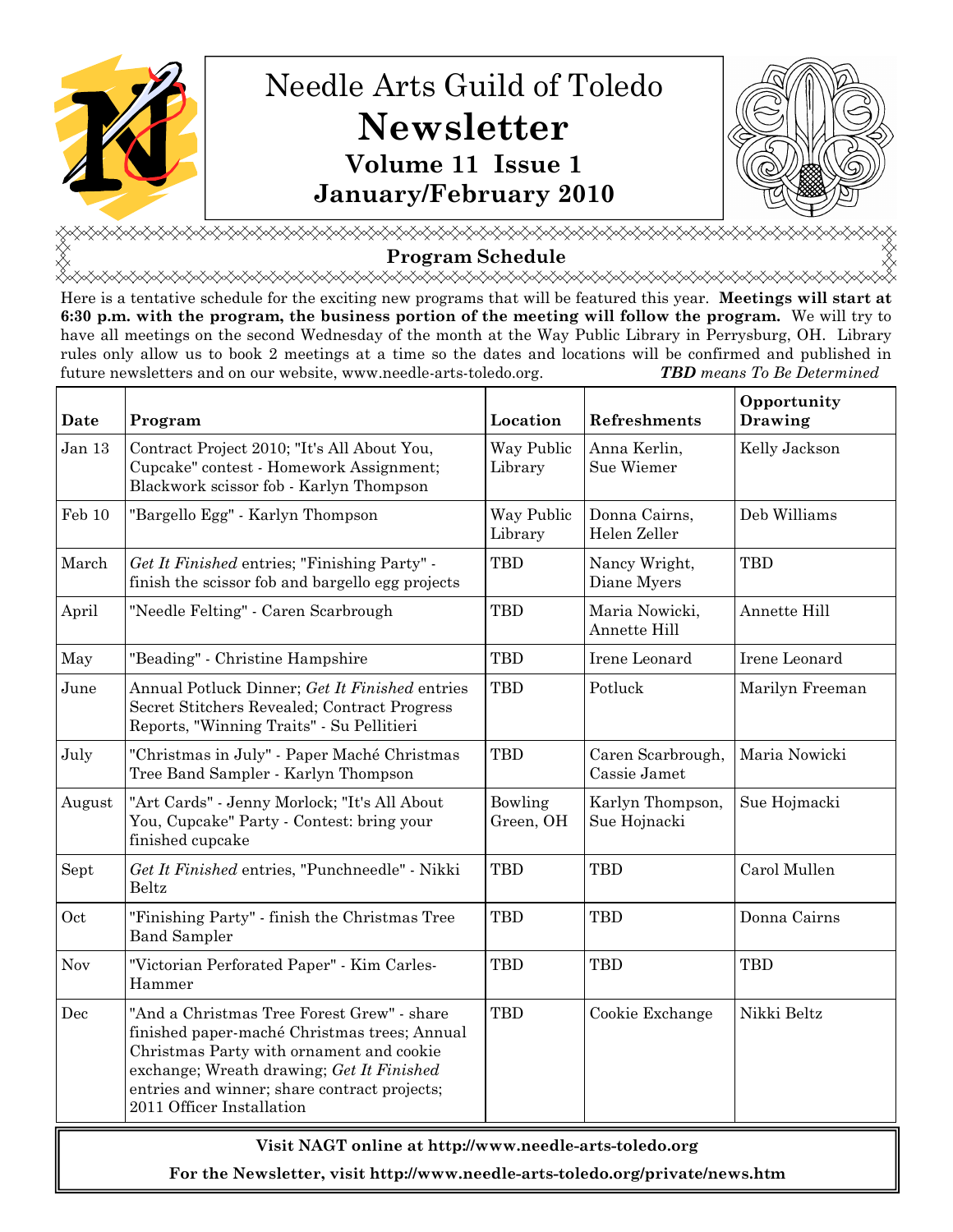

Here is a list of events besides our monthly meetings that you may find interesting. Further info may be obtained from the EGA or GLR websites or in later issues of this newsletter as it becomes available.

#### Dates Event Information

04/16/10 ― International Quilt Festival in Chicago, IL. 04/17/10

- $04/24/10 GLR$  Seminar "River of Threads". Fort 04/29/10 Wayne, IN at the Grand Wayne Center.
- $08/14/10$  Michigan State Day "A Michigan Picnic." Sponsored by the White Pine Chapter and will be held at the Bavarian Inn Lodge, Frankenmuth, MI. Contact Marie Lubbers at luberz@wildblue.net
- $09/05/10 EGA National\quad$  "Stitching on the
- 09/10/10 Barbary Coast" – San Francisco, CA. Hosted by the Greater Pacific Region. Contact Mike Swan sem2010@egausa.org 510-653-6789 ext. 123
- 10/01/10 ANG National Seminar "Midwest Mosaics"
- 10/08/10 Columbus, OH. Further info is available at the American Needlepoint Guild website www.needlepoint.org
- $04/03/11 GLR$  Seminar in Akron OH hosted by 04/07/11 Town & Country Chapter

#### Stitch-In

Stitch-In meetings are held every Thursday from 11am–5pm. The third Thursday of the month we are at Something Extra. Other Thursdays we meet at a member's home. Saturday Stitch-In will be on the last Saturday of the month at the Way Public Library in Perrysburg. Come as early as 9 a.m. and stay until closing, 5 p.m.. The following schedule has been set: Jan 28 Swan Pointe Care Center, Jan 30 Way Public Library, Feb 25 Swan Pointe Care Center, Feb 27 Way Public Library.

Locations change weekly. Call Katherine Thompson at 419-385-0081 or e-mail Diane Myers at

jrmyers@roadrunner.com for the next meeting place.

#### Board Meetings

Boards meetings this year will be held during the Last Saturday Stitch-In at the Way Public Library at 2 p.m.

#### If You Need A Ride

If there are any members needing transportation to a meeting please let us know. We have members attending from all over the area. Don't stay home just because you can't drive!



#### New Members

There has been a lot of activity lately through our website from people who are interested in joining our guild. We also get a lot of new members after our show. So if you see an unfamiliar face, please introduce yourself and make the new person welcome. And if you've just joined us: Welcome! We're glad you're here! Welcome to new member Shirley Menier of Toledo, Ohio.

#### 2010 International Quilt Festival in Chicago

This trip is set up by the Quilt Foundry in Maumee. It is open to anyone wishing to participate. Submitted by: Diane Myers.

#### FRIDAY AND SATURDAY, APRIL 16 and 17

| `det∴       | \$320 Single<br>\$245 per person Double<br>\$220 per person Triple<br>\$210 per person Quad                                                                                                                                                                     |
|-------------|-----------------------------------------------------------------------------------------------------------------------------------------------------------------------------------------------------------------------------------------------------------------|
| Inclusions: | Roundtrip Motor coach<br>1 night stay at Doubletree Rosemont<br>(across the street from the show)<br>Baggage handling (1)<br>Full Buffet Breakfast on Saturday<br>2 days admission to quilt show<br>On board refreshments<br>Taxes and gratuities on inclusions |

\$50 deposit with reservation. Full payment due March 1, 2010. No cancellations after final payment is due, however substitutions can be made. Send deposit to the Quilt Foundry 234 W. Wayne, Maumee, Ohio 43537 to reserve your space.

#### Project Supplies

If you wish to participate in the monthly programs, please bring the following supplies in addition to your normal stitching tools.

January - Blackwork Scissor Fob: 28-count linen (any color) 6" x 8" and one color of thread (any fiber).

February - Bargello Egg: Congress cloth 10" x 14" for front and back, or 10" x 7" for just the front, plus stretcher bars to fit, four DMC floss colors, pencil and Bargello books or patterns if you have them.

March - Finishing Party for Jan/Feb projects: Fabric to finish projects, thread for cording each project. Egg may be edged with ribbon instead. For both projects: iron-on (Pellon) interfacing, felt or Warm & Natural for padding, cardboard for interior. Sewing thread to match your fabrics and edgings, glue sticks or tacky glue, ruler, paper and fabric scissors, iron and portable ironing board if you have them.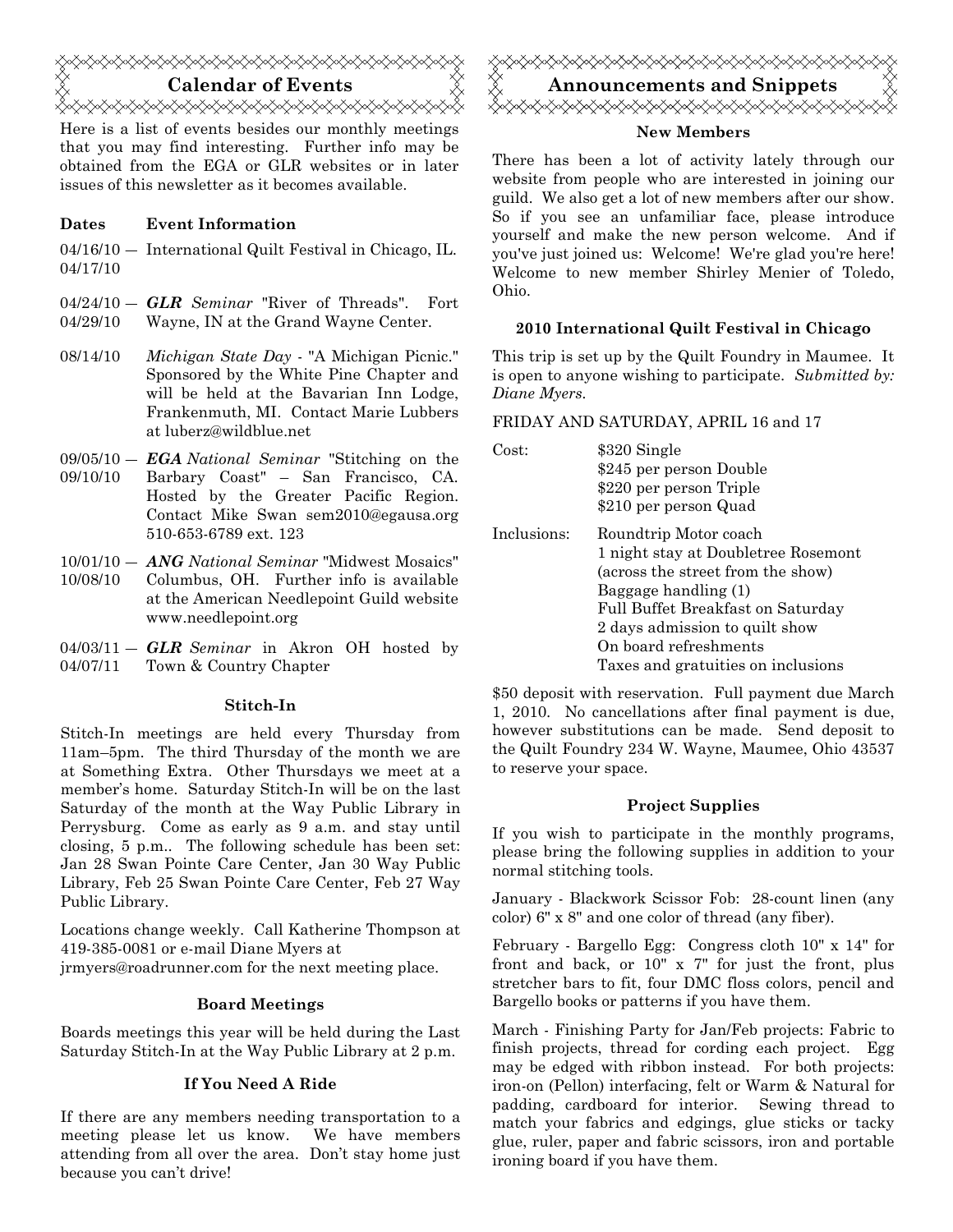



Photo by D. Myers



Photo by D. Myers

This is the project taught by Lauren Sauer at the 577 Foundation for our guild members. It is a pocket stitched on both sides and titled "November Chase".

It was a fall day spent in a beautiful setting. Our classroom was the home of Virginia Secor Stranahan. It sits on twelve acres on the Maumee River in Perrysburg. The furnishings are beautiful and very comfortable, not stuffy. After raising six children in this home, she gave it up to be used by the community as a center for education in the arts, crafts, and nature. The potluck lunch was fabulous with many salads and desserts and a couple of soups.

Lauren was entertaining with stories of her personal history. It is always fun to do what we all love to do....needlework. Our thanks to Irene Leonard for arranging this wonderful day with Lauren!



Photo by D. Myers

Instructor Lauren Sauer is seated at left with Irene Leonard, 2009 Education Chair, and Christine Hampshire, 2009 Publicity Chair. Standing are guild members Debbie Williams, and Ann Rorarius.

Our group picture in front of the fireplace. Front row: l-r Peverley Hormann, Sue Wiemer, Lauren Sauer, Karlyn Thompson, Debbie Williams, Christine Hampshire. Back row: l-r Kim Carles-Hammer, Donna Cairns, Irene Leonard, Diane Myers, Annette Hill, Ann Rorarius, Nancy Wright, Jennifer Miller



Photo by D. Myers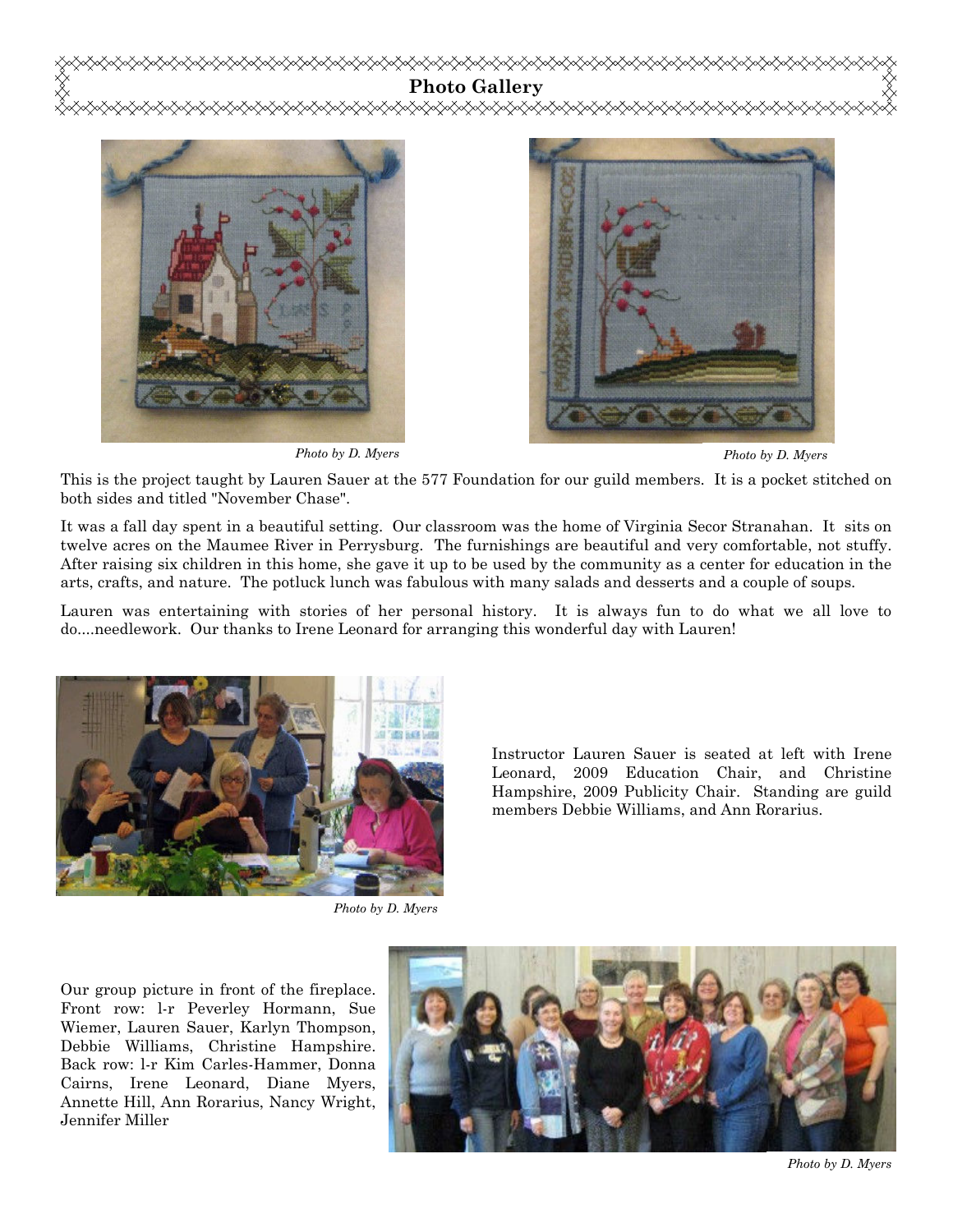



Photo by D. Myers

Our 2009 wreath was decorated with trees this year. Cathy Studer collected seventeen ornaments hand stitched and beaded by guild members and arranged them beautifully on a lighted wreath. Ornaments were made by Kay Griffith (2), Caren Scarbrough, Christine Hampshire, Diane Myers, Sue Wiemer, Katherine Thompson, Karyln Thompson, Peverley Hormann, Kim Hammer, Anna Kerlin, Jennifer Kronberg, Jelen Zeller, Lee McLaird, Cathy Studer (2), and Maria Nowicki.

We haven't selected the theme for next year's wreath. A list of ornaments from previous years is listed below. Based on this list, we will chose a theme soon so we can start to make ornaments for next year.





Photo by D. Myers

2009 President Caren Scarbrough was the lucky winner of the wreath this year.

Thank you to everyone who stitched an ornament for the wreath and to Cathy for also putting it together. I was thrilled to win the drawing. It's hanging in my family room and I think of all of you every time I see it. I especially like the tree theme as I use trees in my own work.

Caren Scarbrough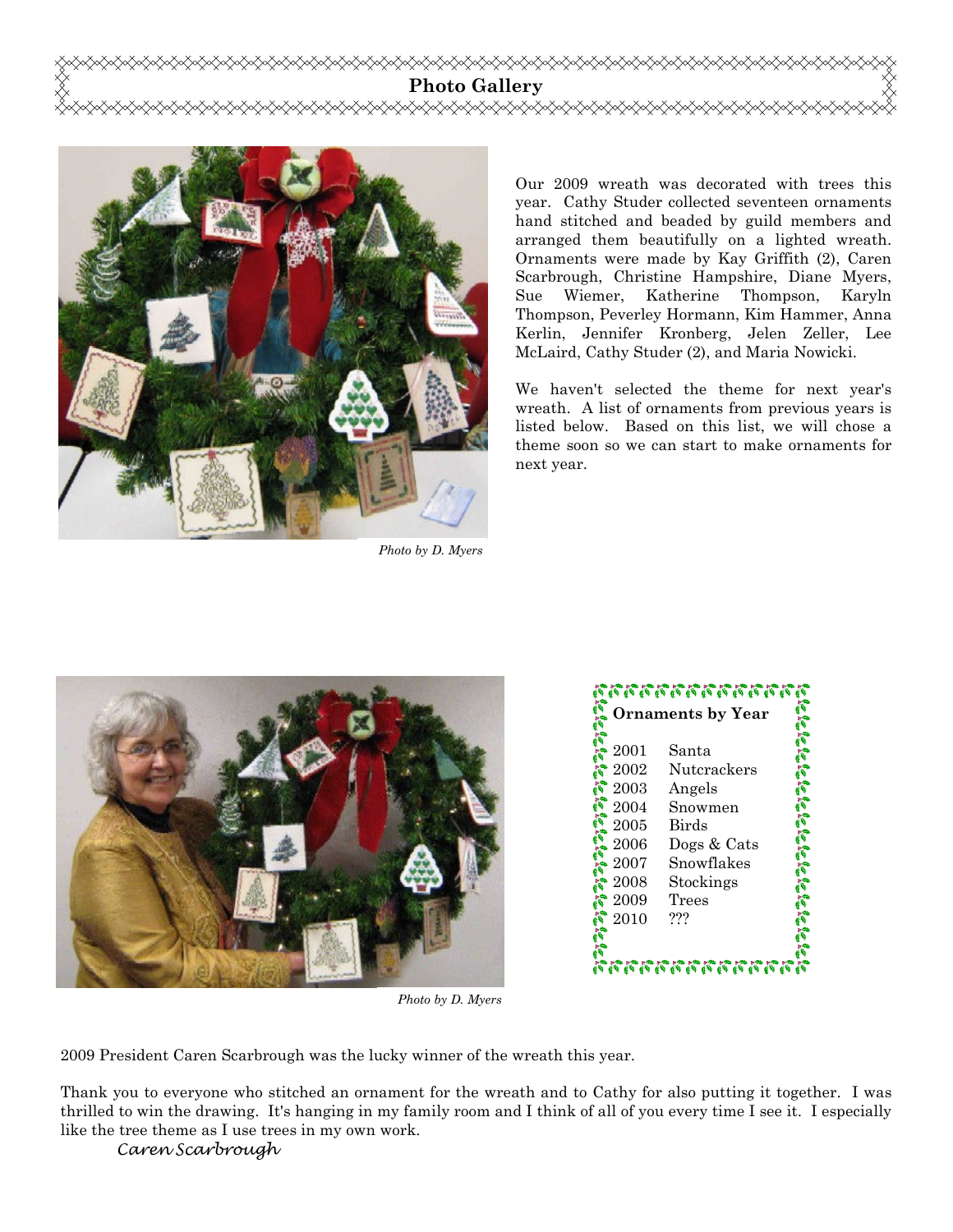

The December meeting was the moment of truth for those promising to finish an old project from past years. Last January Kim Carles-Hammer, 2009 Program Chair, challenged all members to dig out an old project and finish it by year's end. Pictured are the members with completed projects. Kim also completed hers but she was not in attendance. Each member completing the challenge received a lovely Japanese silk box wrapped in bamboo print paper with a tiny origami paper crane on top.

L-R Sue Wiemer, Karlyn Thompson, Jennifer Miller, Irene Leonard



Photo by D. Myers



Photo submitted by D. Myers

L-R Diane Myers, Donna Cairns, Anna Kerlin, Maria Nowicki

This was such a fun and successful program, that Karlyn Thompson has challenged us to do it again in 2010! Bring in another unfinished project in January for a new contract.

The installation of officers for 2010 was conducted by outgoing President Caren Scarbrough. Each officer was presented with a rose and a colored ribbon representing the office held.

L-R Nancy Wright, Treasurer; Cassandra Jamet, Secretary; Karlyn Thompson, Programs; Sue Wiemer, President-Elect; Caren Scarbrough; Sue Hojnacki, President



Photo by D. Myers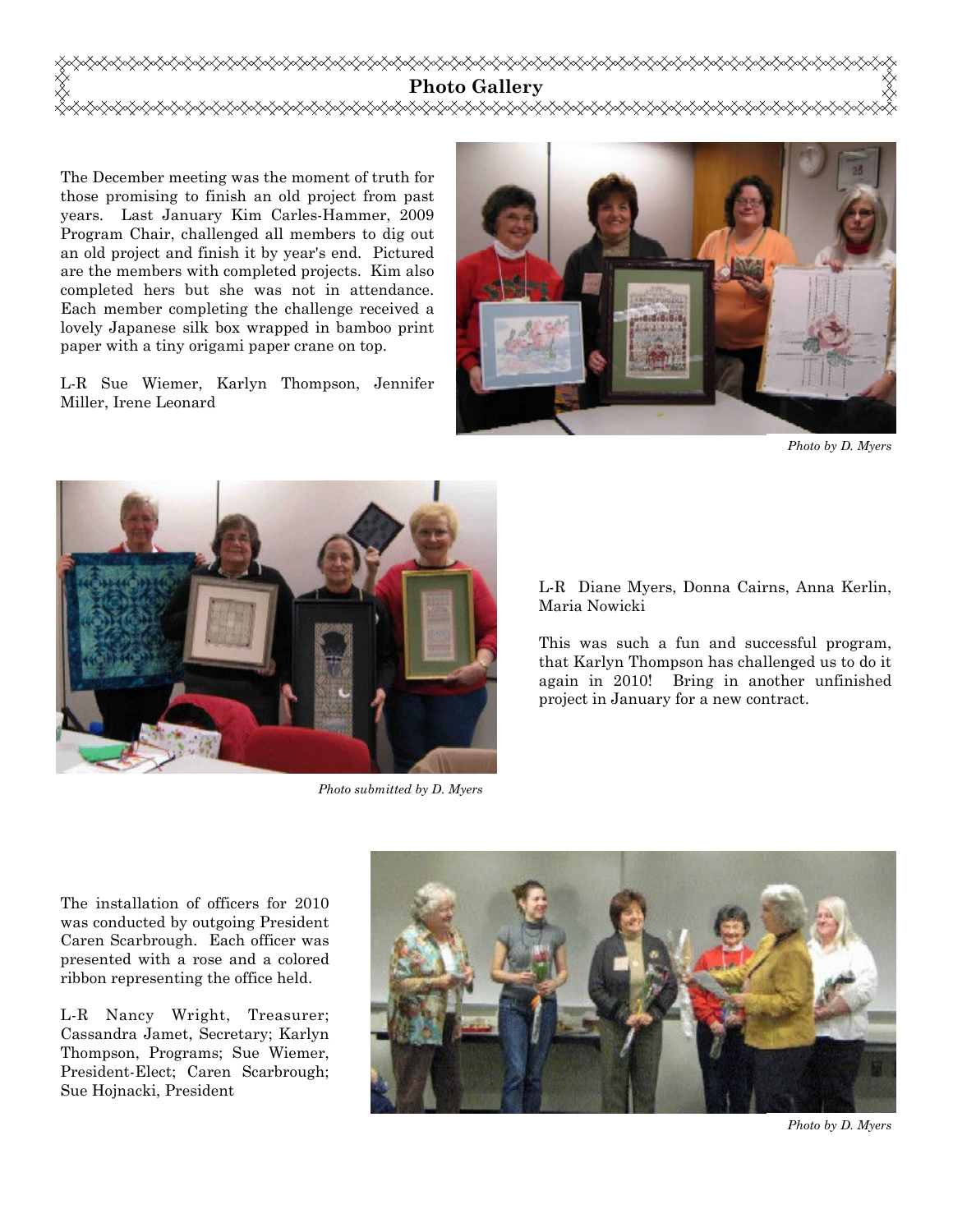

#### Crunchy Pear & Celery Salad

Note: Your cubes and nut pieces should be big enough to be able to pick up with a fork tine at least. We like our cubes crouton size. With all the various options you can make this several different ways. Experiment and have fun. Submitted by: Christine Hampshire

4 stalks celery, trimmed and cut in half crosswise

2 tablespoons cider, pear, raspberry or other fruit vinegar (I use Heinz Gourmet Vinegar)

2 tablespoons honey

1/4 teaspoon salt (I omit.)

2 ripe pears, Bartlett or Anjou, cut into cubes

1 cup cubed mild cheese\* - I used farmer's cheese

1/2 cup nuts\* - broken into halves or quarters

1/2 cup dried cranberries - I prefer the cherry flavored

ground pepper to taste - I omit and have the pepper on the table as it adds a bite that not everyone appreciates.

large leaves of lettuce, bacon bits, smoked ham or smoked turkey cubes are also optional. If the salad is to be a side dish I omit the meat. If it is my main dish such as a light lunch, I add it.

\*Try white cheddar, yellow cheddar or farmer's cheese with pecans or cashews. For an Italian twist, a good fresh soft Parmesan with Walnuts is good.

Soak celery in a bowl of ice water for 15 minutes. Drain and pat dry. Cut into 1/2 inch pieces.

Whisk vinegar, honey, and salt in a large bowl until well blended. Add pears, gently stir to coat. Add the celery, cheese, cranberries, and pecans; stir to combine. Season with pepper or have pepper available on table (my choice). Divide the lettuce among six plates and top with a portion of the salad. Sprinkle with bacon bits or other meat cubes. Serve at room temperature or chilled with assorted crackers or breadsticks. Makes six servings, one cup each.

If you like, you can prep everything except the pears ahead of time and just toss them in at mealtime.

### Calico Beans

Submitted by: Nancy Wright

1 lb. venison or ground beef 1 medium onion, chopped Fry in a skillet.

15 oz. can lima beans 15 oz. can kidney beans 15 oz. can butter beans 22 oz. pork and beans 1/2 cup brown sugar 1 cup ketchup 1 tbsp. mustard

Combine all of the above and keep heated in whatever vessel you prefer: crockpot, roaster or cassserole. Enjoy.

#### Velma's Pumpkin Torte

Submitted by: Karlyn Thompson Crust: 1-1/2 cups crushed graham crackers 1/3 cup sugar

1/2 cup butter or margarine

Filling:

 2 eggs 3/4 cup sugar 1 package (8 ounces) cream cheese, softened 1 can (16 ounces) pumpkin 3 egg yolks 1/2 cup milk 1/2 cup sugar 1/2 teaspoon salt 1 teaspoon ground cinnamon 1 envelope unflavored gelatin 1/4 cup cold water 1 carton (8 ounces) whipped topping

Additional whipped topping

Combine crust ingredients; press into the bottom of a 13 X 9 X 2" baking pan. In a mixing bowl, combine eggs, sugar and cream cheese. Beat until smooth. Spread over crust. Bake at 350 for 20-25 minutes or until top appears set. Cool. Meanwhile, combine pumpkin, egg yolks, milk, sugar, salt and cinnamon in a saucepan. Cook, stirring constantly, until mixture thickens; remove from heat. Dissolve gelatin in water; add to saucepan. Fold in whipped topping. Spread over cooled torte; chill. Serve with a dollop of whipped topping. Torte keeps well for several days in the refrigerator. Yield: 12-15 servings. I spread extra whipped topping over the entire pan and sprinkle the top with crushed walnuts.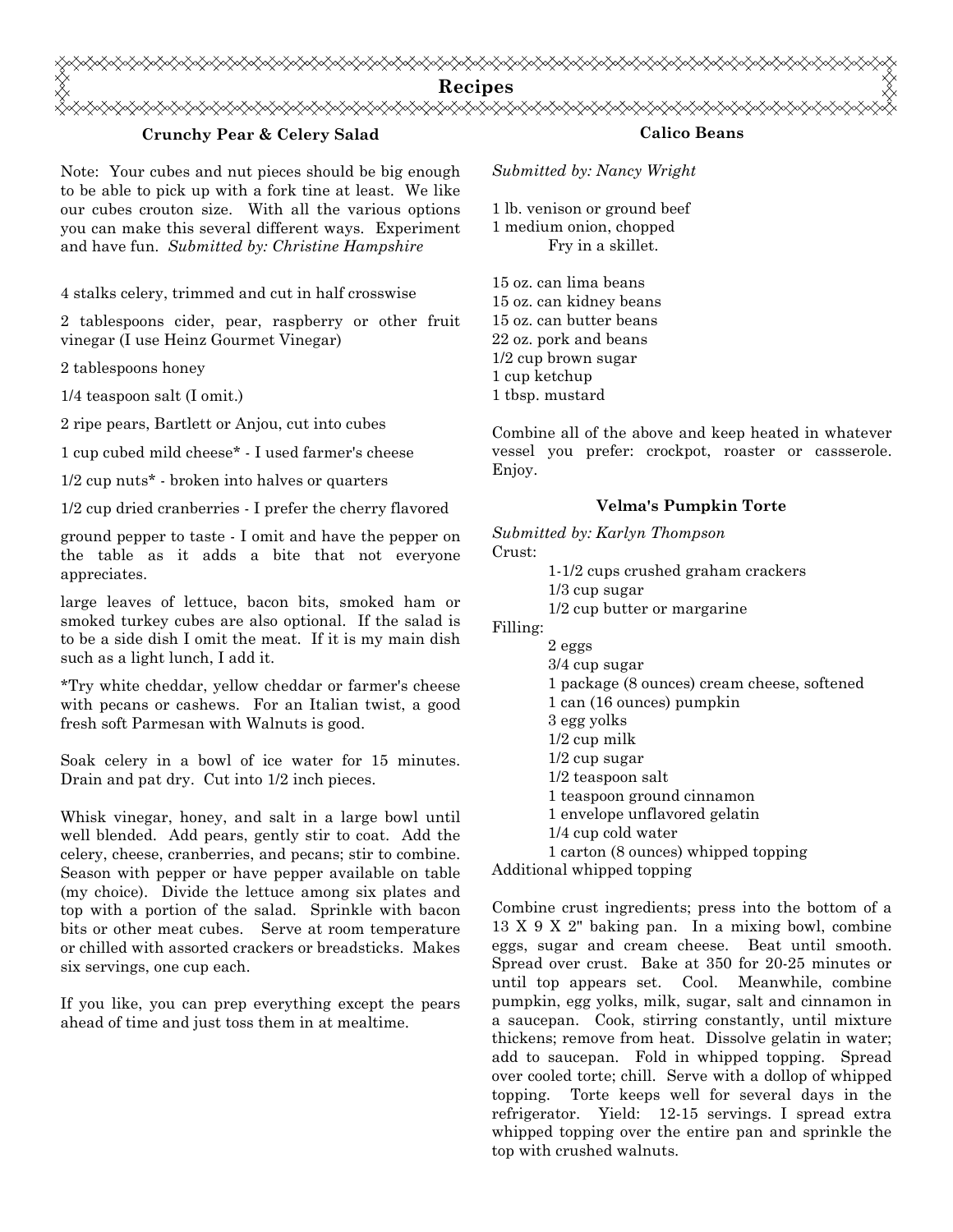The NAGT Newsletter is published six times per year (January, March, May, July, September, and November) by the Needle Arts Guild of Toledo (NAGT) chapter, The Embroiderers' Guild of America, Inc. The Editor welcomes comments, input, and story items. Please send them to the editor by the 25th of the month preceding publication.

Editor: Susan Pellitieri; 703 Butterfield Dr; Toledo, Ohio 43615, Phone: 419-382-1329, E-mail: pellitieri@aol.com

EGA chapter newsletters may copy material contained in this publication except items which are noted and marked as copyrighted. Please credit this Chapter when due.

MEMBERSHIP in the Needle Arts Guild of Toledo is open to all embroiderers. New and renewing dues payments should be sent to: Nancy Wright, 17515 Sycamore Rd., Grand Rapids, OH 43522.

ANNUAL DUES - NAGT annual dues of \$43 includes: Dues - Local chapter

- Bimonthly NAGT chapter newsletter
- Chapter meetings and programs
- Local chapter lending library
- Group correspondence course (additional fee required)
- Dues Great Lakes Region (GLR)
- GLR seminar (additional fee required)

Dues - The Embroiderers' Guild of America, Inc. (EGA)

- Subscription to quarterly magazine, Needle Arts
- Individual correspondence courses for a fee
- National seminars for a fee

Members can attend optional local Chapter workshops presented by teachers contracted by the Chapter and paid for by workshop participants.

MEETINGS are tentatively set for the second Wednesday of the month at 6:30 p.m. in the Way Public Library, 101 E. Indiana Ave., Perrysburg, OH 43551 (see map below). Meeting location will be updated on the website, www.needle-arts-toledo.org, and in the newsletter.

GUESTS are welcome at all meetings and may attend two meetings before being asked to join.

**NAME TAGS** must be worn at all meetings or pay a  $25¢$  fine. The fines collected go to general funds to help cover expenses.

MEETING CANCELLATION: Monthly meetings are cancelled due to bad weather if the Toledo Public schools are closed. Tune into AM 1370 News radio in Toledo for school closings.

<del></del> NAGT Officers and Board Members </del>

President ⊠ Sue Hojnacki 419-385-8511 needleworkersue7@aol.com

President Elect Ø Sue Wiemer 419-531-6325 dlwiemer@sbcglobal.net

Secretary  $\boxtimes$ Cassandra Jamet 419-474-3863 cdenniss@yahoo.com

Treasurer<sub> $⊓$ </sub> Nancy Wright 419-832-3801 nlwright42@verizon.net

2010 Show Chairman Nancy Wright 419-832-3801 nlwright42@verizon.net

Outreach Chairman Kay Griffith 419-784-2868 kayjgrif@embarqmail.com

Welcoming Committee Marilyn Freeman 419-381-8782

GLR Representative Annette Hill 419-885-6365 nettie@buckeye-express.com Newsletter **Ø** Susan Pellitieri 419-382-1329 pellitieri@aol.com

Membership ⊠ Diane Myers 419-832-9571 jrmyers@roadrunner.com

Program **⊠** Karyln Thompson 419-823-3439 karlynthompson49@yahoo.com

**Education** ⊠ Caren Scarbrough 419-278-2162 caren505@roadrunner.com

Historian Katherine Thompson 419-385-0081 kmthompson49@yahoo.com

Publicity Christine Hampshire 419-698-0241 dhampshire@adelphia.net

Hospitality Donna Cairns 419-841-7403

 $\boxtimes$  indicates Voting Members

Map courtesy of Mapquest.com